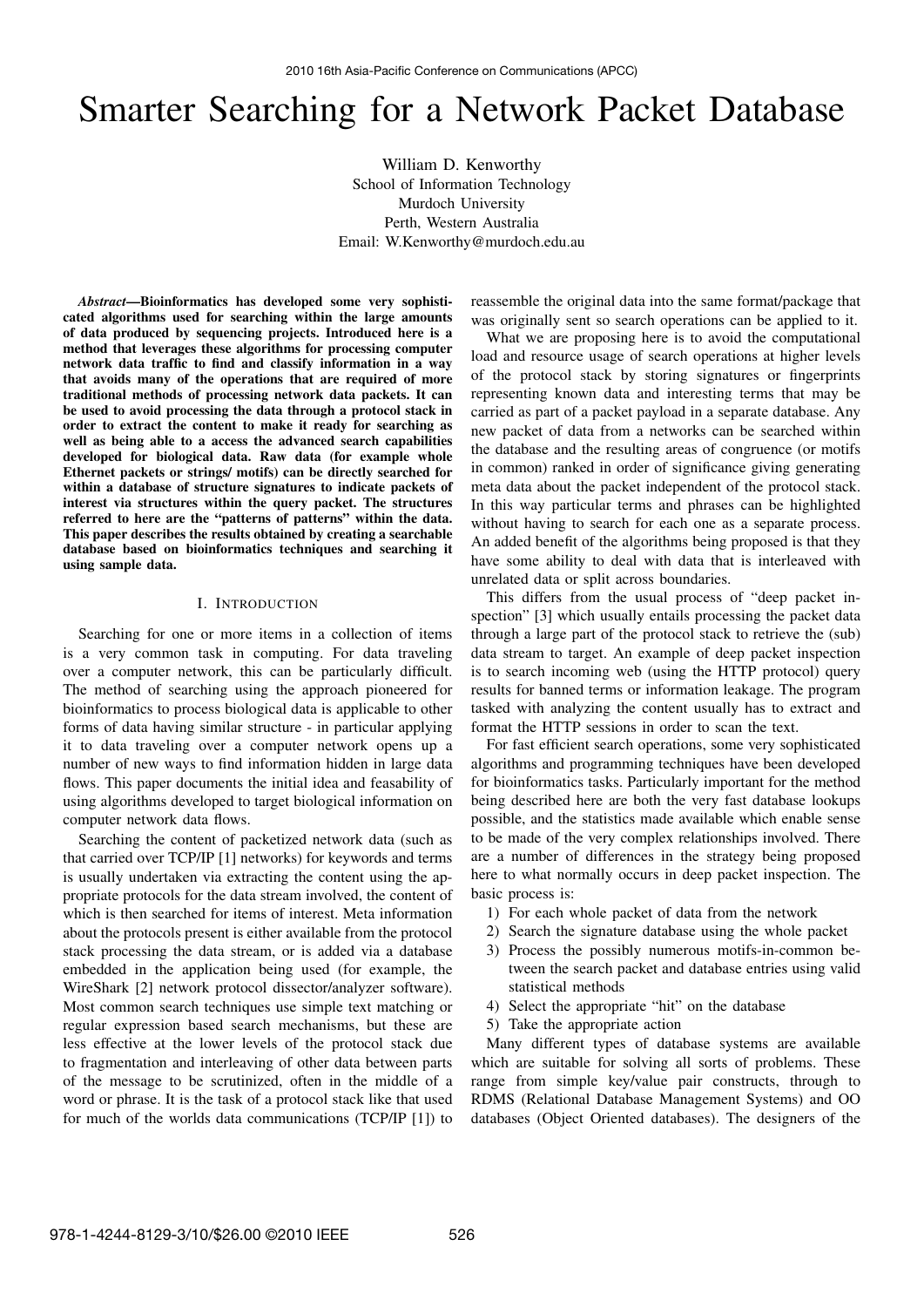large databases that support bioinformatics use a number of different database types (National Center for Biotechnology Information - NCBI [4]) depending on need. The database format that is of interest here is used to both supply datasets to external researchers and as a means to efficiently, and speedily search the large datasets used in bioinformatics for statistically validated matches using poorly defined search terms. "Poorly defined" in this context has a meaning of data that is "nearby" as defined by an appropriate metric or distance figure. Databases and related indexes for DNA data are created using a software program known as "formatdb" [5] from the NCBI [4]. The databases created are in the form of indexed signatures that can be searched using algorithms such as BLAST [6] and Smith and Waterman [7] giving results ranked on the statistical importance of the matches. The important point to note is not the use of an indexed flat file database that is used for storage, but the search mechanism and statistical support for the results. BLAST [6] and the competing Smith and Waterman [7] algorithm (used by the fasta [8] series of programs) algorithms commonly used to search genomic data use methods that are effectively searching for structures contained within the data query against structures contained within the data signatures stored in the database. The method used by the BLAST [6] algorithm (via the software utility of the same name) uses a sophisticated word based comparison method to identify areas of congruence between the input vector and each record in the database. It builds up a set of motif's in the query vector that correspond to motifs within vectors in the database. It then calculates the quality score for each motif returning those above a threshold in the form of an report ordered by significance (based on each score).

It is possible to pre-format network data packets (such as TCP/IP data packets [1]) for use with formatdb [5] to produce a very fast, high performance database of packet types that allows fast lookup and classification of data packets with relevant meta-data concerning statistics relating to false alarm rate and identity. This allows not only a lookup of "what is the closest match", but "what else is a near match" along with statistically based rankings. While protocol information is important, it is the payload (packet content) that is of most interest in the use of this type of search. While it is quite practical (and IBM has succeeded in doing this for email [9]) to use similar algorithms being discussed here to search content recovered from a stream of network traffic, there is more information available before the low level information is stripped via the normal operation of network protocol stacks. Bioinformatics algorithms have been applied to parts of the computer security equation as demonstrated by Coull et. al. in 2003 [10] but not in the way being explored here at this level of the protocol stack.

## II. STATISTICS

To find both exact and near matches for a query in the database, a way is needed to accurately rank the results taking into account the length of the query and the length of the matching parts of the query to one or more database entries.

A method of statistically detecting false hits is also desired. A false hit is one that is returned by a query and ranked as significant when it is not. As databases get larger it becomes more likely that they will contain random matches to a motif in a query. The chance of this occurring can be calculated statistically and the resulting value is known as a "False Alarm Rate" where it can be defined for the use to which it is put here as " The chance of retrieving a false value from the database for a motif of this length in a database of this size." Unfortunately, a false alarm rate is an analog value, not yes/no categorization so it is up to the user to set a threshold value - the closer to zero the better. The NCBI Handbook [4] suggests an upper limit of the false alarm rate for biological comparisons to be considered significant is approximately - 0.01.

In bioinformatics, two types of statistics are used to calculate the rankings - a "score" and an "E-value". The score is used to rank the hits in the database according to their size and quality of the match while E-values are used to calculate the possibility that a result is false - the calculated False Alarm Rate based on the specific parameters for this query. A significant match in the database is one that is characterized as having a high score, and a low E-value (a good match with an expectation that it is due to a real data similarity rather than just coincidence.) Note that these values are analog in nature and do not represent yes/no decisions - they are usually managed using thresholds to remove obviously poor/wrong results (those with a high false alarm rate or very low score.) with the remainder being presented for human examination.

#### *A. Score*

The score is a value that is used to compare and rank the comparisons made by algorithms such as BLAST and FASTA. It is a composite metric that tries to provide a single figure that takes into account the similarity and size of individual matches. For BLAST, NCBI [4] gives the description: "The value S' is derived from the raw alignment score S in which the statistical properties of the scoring system used have been taken into account. By normalizing a raw score using the formula:

$$
S' = \frac{\lambda S - \ln K}{\ln 2}
$$

a bit score *S'* is attained, which has a standard set of units, and where *K* and *lambda* are the statistical parameters of the scoring system. Because bit scores have been normalized with respect to the scoring system, they can be used to compare alignment scores from different searches." [4].

The larger the score, the better the match in the quality of the *per character* match over the length of the match. The score is calculated after alignment has occurred - alignment being the process of *aligning* like motifs within both the query sequence and each sequence stored within the database. This may require gaps to be inserted in one or other of the sequences in order to move the motif's into a proper relationship - areas of high similarity being directly compared with other highly similar areas. The score is then calculated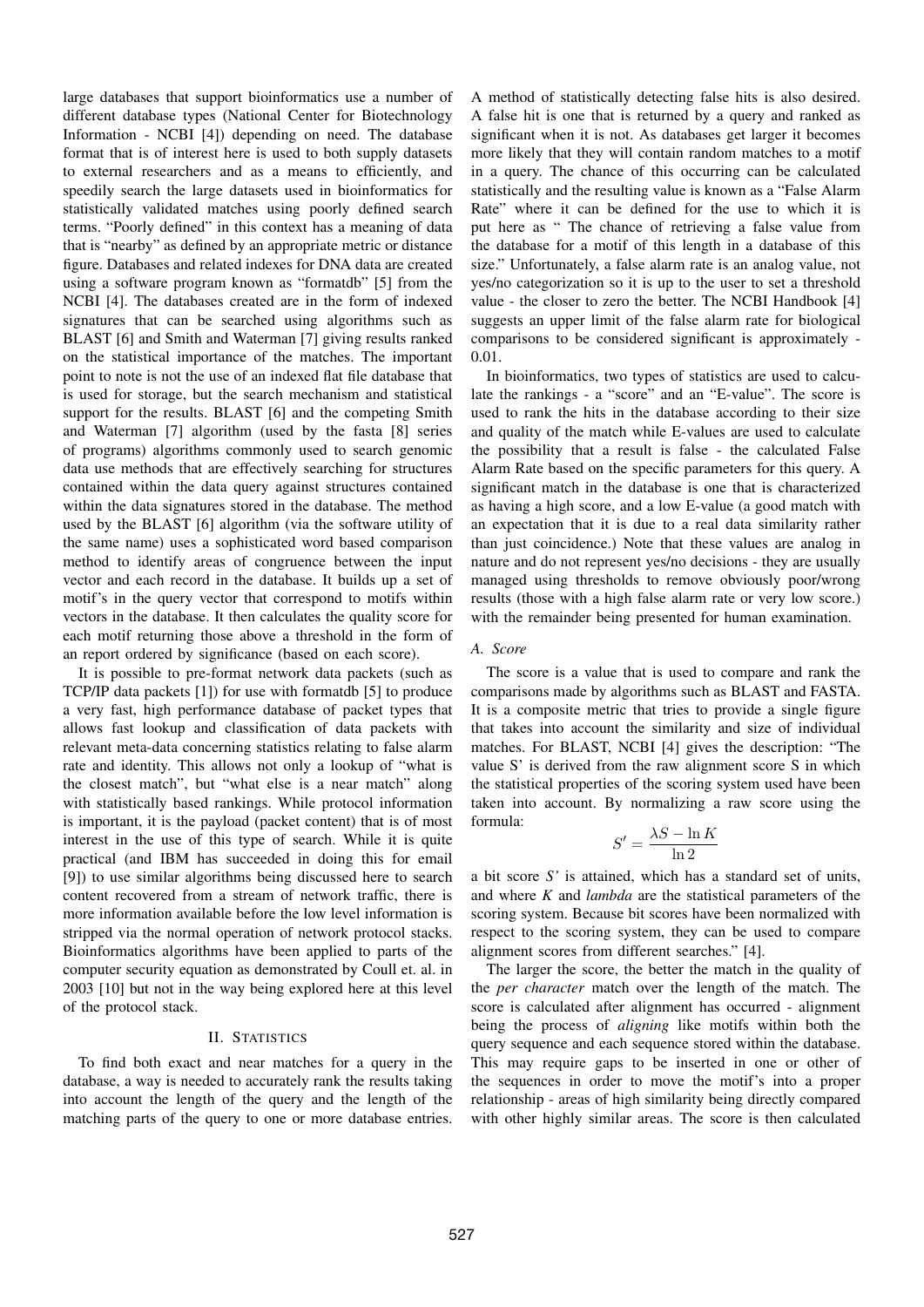as a distance metric using the above formula which calculates a higher value where there are areas with a high similarity between the query and database entry being compared. The formula takes into account both the length of the matching areas and the quality of the match enabling retrieval of the best and most relevant matches in the database along with a false alarm rate statistic. This allows likely bad results to be discarded and the remainder ranked from closest to most distant by similarity. The size of the query vector and the database entries does not matter - its the size of the motifs shared between the query and the relevant database entry that is important.

### *B. E-Value*

E-Values (or Expectation-Values) are a useful method for calculating the significance of results returned from database searches. The E-value as used by BLAST [6] and other bioinformatics programs is usually quoted as "a parameter that describes the number of hits one can expect to see by chance when searching a database of a particular size." [4] BLAST uses the following formula to calculate the E-Value for two sequences of length m and n with a normalised score of S':

## $E = mn2^{-S'}$

A value of zero, or very close to zero is desired which means that there is only an extremely small chance the result is due to the coincidence that a matching piece of data is present in the database. E-Values decrease exponentially with the score that is assigned to a match between two sequences. As the E-Values increase, the "false alarm rate" increases until results can be considered worthless. The actual value that is used to determine significance vs insignificance as a cut-off varies depending on the needs of researchers - in bioinformatics, using too stringent value can eliminate possibly relevant results (those that are more distantly related), while a too loose value will cause a researcher to waste time analyzing results that have no relevance.

#### III. METHOD

The results being discussed here were obtained using a manually constructed database consisting of anonymously generated network data. The source data was assembled by using an isolated island data network set up to specifically collect network data using tools such as WireShark [2] with volunteer users sending email, VoIP calls and various other network actions. Users are anonymous in that they are specifically created accounts on generically set up desktop computers and servers to send innocuous messages knowing that the contents must contain no personal or identifiable information about real people and therefore ensuring that no personnel/private data is collected. For example, the testers use random user names and content for emails sent over the network where the specification requires (for example) "10 emails to each of 4 recipients from an administration account on host 2". The collected data was stored in the pcap [11] format for post processing.

The data was then translated into a form suitable for processing by bioinformatics programs. In a project such as this which is using highly complex algorithms implemented in complex software by large institutions/teams of programmers, it is not practical for individual researchers to rewrite such software for specialized tasks. In this case the solution was to process the pcap [11] formatted data packets from the Wireshark [2] software that was used to collect and store the data for analysis into a form suitable for input to standard, unmodified bioinformatics programs such as BLAST [6] and clustalw [12]. Processing involved mapping the binary representation of the network data onto the DNA symbol alphabet used by bioinformatics and storing the result in FASTA [13] formatted files.

These files were then processed into a fast, high performance database by the NCBI formatdb [5] program. This is not a database of the packet data in the usual terms, but contains motif's and signatures used by the NCBI BLAST [6] (Basic Local Area Search Tool) suite of programs for high speed searching by advanced heuristic algorithms, the results of which are accompanied by statistics for validation. The BLAST [6] programs uses a sophisticated word based search algorithm to produce signatures from a search query that can be applied against a preprepared database of signatures such as that produced by formatdb [5]. The results returned by the search are a list of entries in the database ranked in order of score and qualified by E-value.

The default substitution matrix for nucleotide searches has been used in the tests being discussed here in order to avoid biasing the results. The default matrix for the software used is an "identity matrix" which gives a bias in favor of one to one matches between symbols. This one area where custom software would be needed to implement the feature. At this point in time no effort has been put into implementing or testing the use of substitution, but it is envisaged to be a useful extension for the future.

In bioinformatics, a qualified user (usually a domain specialist such as a biologist) will examine the data to make a decision on the data quality and usability - this can be automated here because:

- 1) network packet data is well characterized and not as mutable as biological data
- 2) We are only interested in identification (at this stage)

This allows a simple software routine to extract the top few significant matches and select the one with the highest likelihood of being correct. This will usually, but not always be the top of the list. For a biological search, a biologist would examine the list and select the most likely candidate based on domain knowledge. For the proof of concept testing undertaken for this project, the top of the search results was always the closest match to the query packet. This can be expected to change when motif or partial packet searches are tested. Further to this, it was identified that the simple databases created for testing this method included information such as IP numbers which may be expected to influence full packet queries but not motif based searches.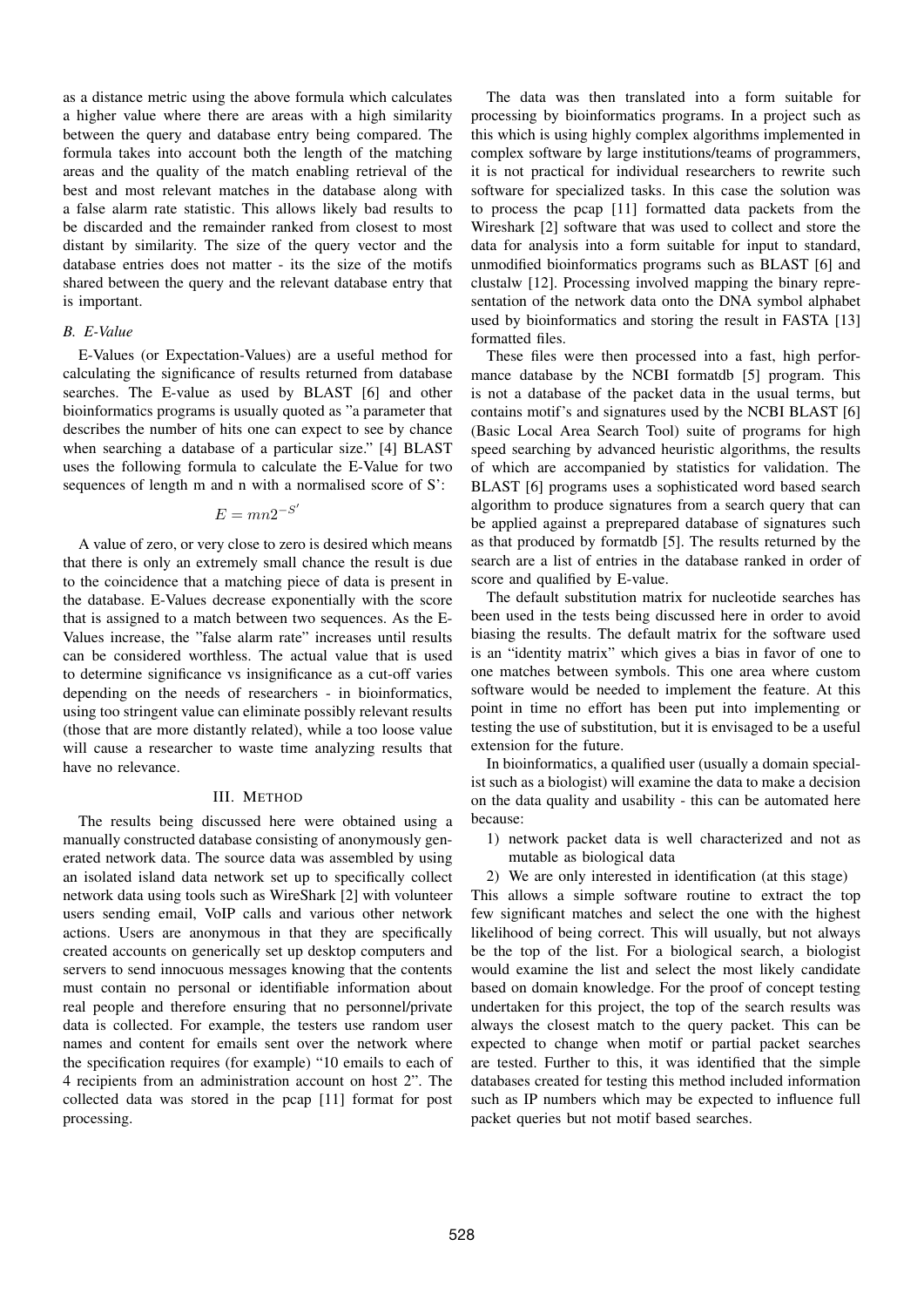This method has produced a set of searchable data in the form of a database formatted for searching by the BLAST [6] utility and tools that can take an unknown packet of data and search it against the database. The tools take the form of simple Perl scripts used to extract and format the data for a single packet from a pcap capture file - this is then used to search the database using the BLAST [6] program.

The database is created from a FASTA formatted [13] source file containing each of the samples desired in the database. The "formatdb" [5] command is used as in the example below to create the component files for the database - in this case "MyDatabase.nhr, MyDatabase.nin, MyDatabase.nsq". To create these files use the following invocation of:

$$
formatdb - p \ F - i \ MyDatabases.fa \tag{1}
$$

The next command is used to search the database using the prepared packet data in the file packet.fa, returning the top ten matches.

$$
blastall -v 10 - p blastn - d MyDatabase - i packet.fa (2)
$$

The result of this process is a file containing the hits in the database along with supporting statistics.

## IV. RESULTS

Using the above commands, the contents of the file packet.fa are used to search the prepared database. The search query used for this demonstration is a typical lookup sent to a DNS server. Only the first (top) ten results (specified as a command line argument) are used here as they will represent the top matches between the search query and the database. The results are returned as a plain text file with multiple parts.

The BLAST programs [6] results file is complex being designed for the requirements of bioinformaticians, but for the purposes of searching for wanted motif's (terms of interest) carried by network data packets it is ideal for testing as it clearly shows all the components used in calculating the various statistics. In particular the section "Sequences producing significant alignments" lists the top ten (as asked for in this search) results along with statistical validation. The larger the score and the smaller the E-value the better the match and match quality. A typical "Top Ten" list with related statistics for each item is shown in Figure 1 and following this are sections displaying the actual local matches for each of the top ten results with supporting statistics, an example of which is shown in Figure 2.

The local match sections show in detail the individual motif's in common between the query and each database entry. The top line is the "FASTA comment line" which in this case contains metadata from the Wireshark [2] capture program this would not normally be available in a production system but is useful for testing. Next comes the length of the query vector in characters. Next is the calculated Score and Expect Values. Note that this is for the motif only, not the whole vector. In the example shown here its calculated to be 165 bits for a motif of 83 characters long as a 100% match with an E-value of 3*e <sup>−</sup>*<sup>42</sup> which means quite a low chance of the

|                                                                                                    | Score        | - 15    |
|----------------------------------------------------------------------------------------------------|--------------|---------|
| Sequences producing significant alignments:                                                        | (bits) Value |         |
| 6747 603.350485 192.168.1.104 192.5.5.241 DNS Standard query A                                     | 165          | $3e-42$ |
| 3538 321.187936 192.168.1.21<br>192.168.1.104 DNS Standard query A                                 | 157          | $7e-40$ |
| 192.168.1.104 DNS Standard query A<br>3317 299.994486 192.168.1.21                                 | 157          | $7e-40$ |
| 6485 581.725795 192.168.1.104 192.36.148.17 DNS Standard query                                     | 157          | $7e-40$ |
| 193.0.14.129 DNS Standard query A<br>3392 308.618746 192.168.1.104                                 | 157          | $7e-40$ |
| 3557 322.181778 192.168.1.21<br>192.168.1.104 DNS Standard query A                                 | 157          | $7e-40$ |
| 6525 586.538079 192.168.1.104<br>193.0.14.129 DNS Standard query A                                 | 157          | $7e-40$ |
| 3622 328.988543 192.168.1.104<br>$192.168.1.21$ DNS Standard query $r$                             | 157          | $7e-40$ |
| 3537 320.618817 192.168.1.104<br>199.7.83.42 DNS Standard query A                                  | 157          | $7e-40$ |
| 3479 315.818991 192.168.1.104 192.203.230.10 DNS Standard query                                    | 157          | $7e-40$ |
| Fig. 1. Top ten packets matching query with supporting statistics.                                 |              |         |
| >6747 603.350485 192.168.1.104 192.5.5.241 DNS Standard query A www.cache<br>Length $= 332$        |              |         |
| Score = $165$ bits (83), Expect = $3e-42$<br>Identities = $83/83$ (100%)<br>$Strand = Plus / Plus$ |              |         |

```
Sbjct: 94 cacgtagggactaaagggaaaaccggataaaaaccaaccttacgatggcccaaaaatcca 153
Query: 154 aaaatacgagatctggttgtttg 176
       <u>mminimminimi</u>
Sbict: 154 aaaatacqaqatctqqttqtttq 176
```
Fig. 2. Motif from query and an equivalent database match.

result being a false. The following entries in Figure 1 have a lower score and not as close a match to the query. Any characters which do not match are shown in context in the next section of Figure 2 though in the example given here the match is 100%. The above information is repeated for every motif in the query identified in the database.

#### V. DISCUSSION

The results obtained show that this method is a viable way to search network data streams for strings and motifs. Having a separate database of search terms and data types available for comparison allows the search process to be decoupled from the protocol stack.

However during the design and testing of this new method, a few issues became apparent. Network data traffic has some characteristics that are not too dissimilar to biological data in the way they cause problems for the algorithms and can be handled in a similar fashion.

#### *A. Duplicate Data*

Typical network data traffic has a large and constant supervisory component such as arp requests (Address Resolution Protocol [1]), heartbeat and keep-alive packets. These are usually simple, identical or nearly packets repeated at regular intervals which over time amount to a large number. If all packets collected including such duplicates are stored in a database, they create the same effect on the search process as low complexity regions and over represented features such as repetitive elements do on biological database searches. As they are over-represented, any statistical ranking of results containing such packets create distorted and biased statistics. Any search which included one of these common, overrepresented packets or major parts thereof would return many (thousands) of results before any nearby matches would be